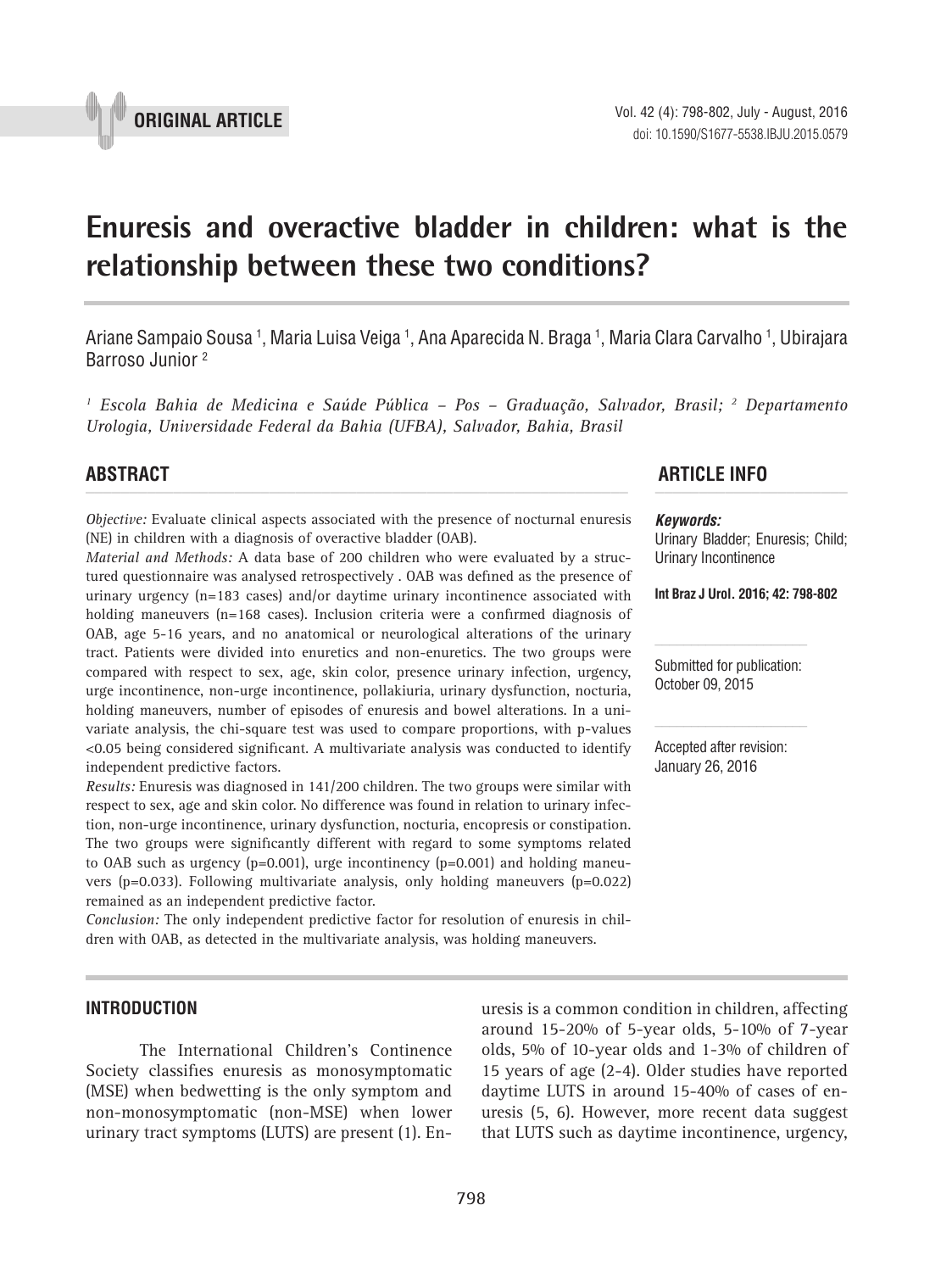frequency and voiding postponement are present in 50-80% of cases (3, 7). Daytime incontinence has been found more often in girls than in boys, whereas enuresis is more common in boys (8). In many cases, LUTS go unrecognized in patients with enuresis because doctors fail to ask about them or because parents are far more concerned about bedwetting (9, 10). Because enuresis tends to have a greater effect on family dynamics than LUTS, it may be more perceptible to parents.

Differentiating between the types of enuresis (MSE and non-MSE) is relevant because the physiopathology and management may not be the same for the two conditions. Non-MSE is more commonly associated with urinary tract infections (UTI), vesicoureteral reflux, constipation and behavioral problems (11, 12). Parents often believe that their child's treatment has failed entirely when enuresis persists even though complete resolution of LUTS was achieved. Since recognizing each condition individually is important, patients with enuresis should be investigated for LUTS and patients with LUTS should be asked about the presence of enuresis. Although OAB is commonly associated with enuresis, the clinical relationship between these two conditions remains to be clarified. In fact, identifying the characteristics of these patients is a crucial step towards gaining a better picture of the clinical scenario, prognosis and management of both conditions. Therefore, the objective of the present study was to evaluate the clinical aspects associated with enuresis in children and adolescents with OAB.

### **MATERIAL AND METHODS**

A database of 200 children who were evaluated by a structured questionnaire was analyzed retrospectively. OAB was defined as the presence of urgency (n=183 cases) and/or daytime incontinence (n=168 cases). The inclusion criteria were a confirmed diagnosis of OAB, age between 5 and 16 years and the absence of any anatomical alterations or neurogenic disorders of the lower urinary tract. Patients for whom the database information was incomplete, and those who had recorded fewer than 4 voids per day in the bladder diary were excluded from the study. The internal review board of the Escola Bahiana de Medicina e Saúde Pública approved the study protocol under reference number 12141113.0.0000.5544.

A structured questionnaire was administered to all the patients to obtain the following information: demographic data (age, sex and skin color), number of voids, the presence of nocturnal enuresis (and its intensity), daytime incontinence (and its intensity), nocturia, urgency, straining, holding maneuvers, constipation (in accordance with the Rome III criteria), and a history of UTI confirmed by culture. Daytime incontinence was classified as urge or non-urge incontinence. Daytime incontinence and enuresis were classified according to intensity as daily, three times a week or more, less than three times a week or occasional.

Holding maneuvers were considered present when the child's parents reported typical body posturing such as squeezing the genitals, crossing the legs, going on tiptoe or squatting on the heel (Vincent's curtsy). All patients underwent uroflowmetry plus electromyography. Dysfunctional voiding was defined as an abnormal voiding pattern in the uroflow curve and activity on electromyography (flat curve plus activity on electromyography, staccato and interrupted voiding). Only 85 patients completed a 3-day bladder diary. The association between enuresis and the number of voids, the presence of daytime incontinence, and constipation was evaluated. Patients with and without enuresis were compared with respect to the presence of all the aforementioned clinical variables.

The SPSS software program, version 20.0 was used throughout analysis. In a univariate analysis, the chi-square test was used to compare proportions, with p-values <0.05 being considered statistically significant. Multivariate analysis was conducted for identifying the independent predictor variables. The variables that were significant in the univariate analysis were consecutively added to a multivariate hierarchical model, which started with a simple predictor.

# **RESULTS**

Of the 200 children with a diagnosis of OAB, 84 were boys (42%) and 116 girls (58%).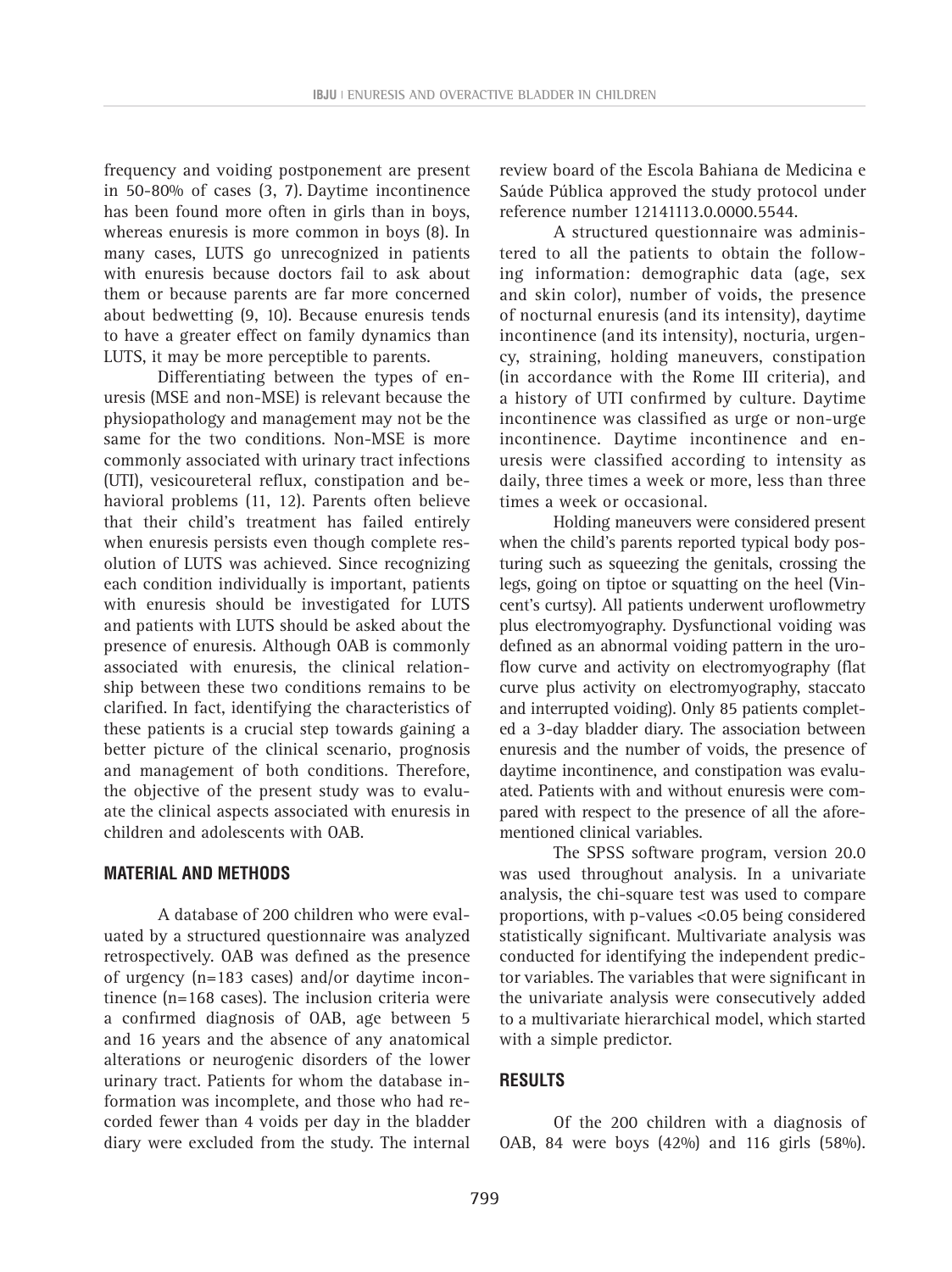Age ranged from 5 to 16 years, with a mean of 8.6±2.9 years. NE was diagnosed in 141 children (70.5%). Of these children, 83 (58.9%) were female. The mean age of the children with enuresis was  $8.6 \pm 2.7$  years, while the mean age of those without enuresis was  $8.6 \pm 3.2$  years (p=0.831). In 112 patients (80.6%), NE occurred at least three times a week. NE rate of 68% (n=87) in children  $\leq$ 9 years and  $75\%$  (n=54) in those 10 years of age or older.

Regarding the demographic characteristics of the enuretic and non-enuretic patients with OAB (Table-1), no statistically significant difference was found between the two groups with respect to sex, age or skin color.

The clinical characteristics of both groups are showed in Table-2. The symptoms associated with the presence of NE were urgency (p=0.001), urge incontinence (p=0.001) and holding maneuvers (p=0.033). There was no difference in relation to the presence of febrile or afebrile urinary infection, nocturia, constipation, straining or abnormal urine flow. In addition, there was no statistically significant difference between those patients with severe enuresis (≥3 episodes/week) and the nonenuretic patients in relation to any of these factors. Following multivariate analysis, only one independent predictive factor was identified: the presence of holding maneuvers (p=0.022).

### **Table 1 - Demographic characteristics of the enuretic and non-enuretic children.**

| Variable             | Non-Enuretics (n) | Enuretics (n) | P-value   |
|----------------------|-------------------|---------------|-----------|
| Male                 | 26                | 58            |           |
| Female               | 33                | 83            | $p=0.702$ |
| Age $\leq$ 9 years   | 41                | 87            |           |
| Age $\geq$ 10 years  | 18                | 54            | $p=0.295$ |
| Skin color not black | 14                | 29            |           |
| Skin color black     | 27                | 80            | $p=0.363$ |
| <b>Total</b>         | 59                | 141           |           |

### **Table 2 - Urinary symptoms in enuretic and non-enuretic children.**

| Variable                 | Non-Enuretics (n/%) | Enuretics $(n/\%)$ | P-value   |
|--------------------------|---------------------|--------------------|-----------|
| UTI without fever        | 24 (42.9)           | 45 (36.9)          | $p=0.448$ |
| UTI with fever           | 24 (44.4)           | 50(40.7)           | $p=0.637$ |
| <b>Urgency</b>           | 48 (81.4)           | 135 (95.7)         | $p=0.001$ |
| Urge incontinence        | 37(63.8)            | 120(85.7)          | $P=0.001$ |
| Pollakiuria              | 27(46.6)            | 83 (60.6)          | $p=0.071$ |
| Dysfunctional urination  | 23(39.0)            | 44 (31.2)          | $p=0.288$ |
| Nocturia                 | 19(33.3)            | 35(24.8)           | $p=0.223$ |
| <b>Holding maneuvers</b> | 34(59.6)            | 102(75.0)          | $p=0.033$ |
| Non-urge incontinence    | 30(51.7)            | 70 (50.4)          | $P=0.861$ |

**UTI** = urinary tract infection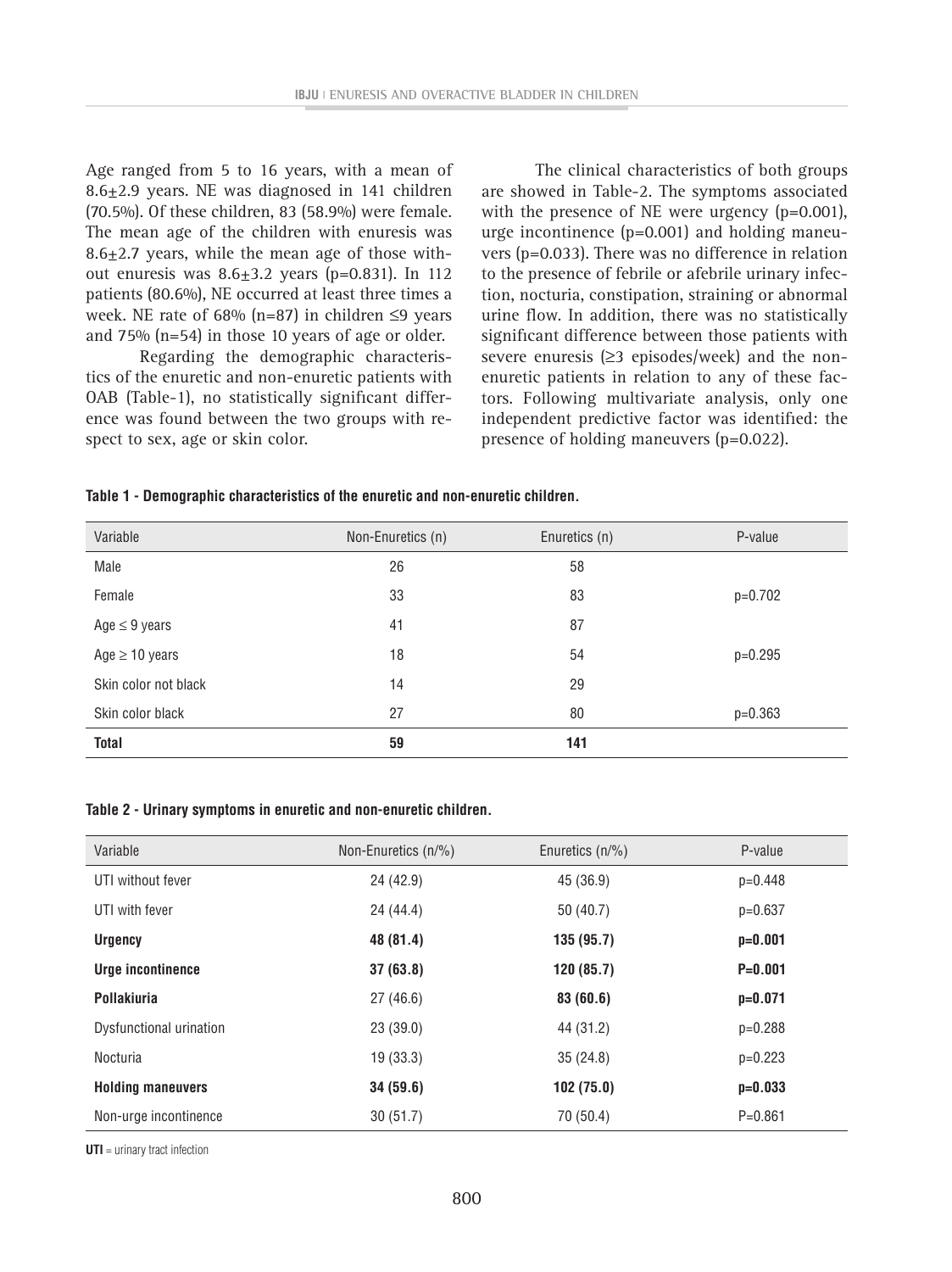# **DISCUSSION**

Few studies have dealt with the subject of non-monosymptomatic NE. Since the principal complaint of families generally concerns nocturnal enuresis, daytime complaints are often undervalued and forgotten, hampering the implementation of appropriate treatment. In some cases, parents may even be unaware of daytime symptoms, since the frantic rhythm of modern life tends to leave parents with less time to participate in the day-to-day routine of their child's life. Nocturnal enuresis causes problems with socialization, resulting in low self-esteem and stress both of the child and the family. In addition, NE has been found to be associated with behavioral alterations such as attention-deficit/hyperactivity disorder (13).

In the present sample, enuresis was shown to be a common symptom in patients with OAB, occurring in 70.5% of cases. Despite the extent to which NE distresses parents, little attention has been paid to factors potentially associated with NE in patients with LUTS. A better understanding of this relationship may help identify possible factors associated with more severe conditions. Consequently, physicians will be able to act more effectively by implementing more individualized treatments. When performing the clinical assessment of NE, physicians have frequently neglected daytime symptoms. To the best of our knowledge, this study is innovative in that an inverse analysis was used, i.e. the presence of enuresis was investigated in patients with symptoms of OAB.

In this series of patients, both the daytime urinary symptoms and enuresis were more common in girls. This finding in children with overactive bladder differs from cases of monosymptomatic NE, which tend to be more common in boys. In a study conducted with a group of 51 patients, Naseri et al. confirmed an association between enuresis and daytime incontinence, and reported twice as many girls being affected as boys (14). In the present group of 141 children with enuresis associated with OAB, the proportion of girls to boys was 1.45 to 1.

The frequency of monosymptomatic enuresis tends to decrease progressively with age until reaching a rate of 0.5 to 1% in adults. In cases of nonmonosymptomatic enuresis, however, some studies have shown that this does not occur, with the frequency of enuresis tending to remain the same in older children, possibly as a consequence of the mechanisms involved in overactive bladder (11, 12, 15). Accordingly, the present study also failed to detect any reduction in enuresis with increasing age in non-monosymptomatic enuresis.

Children and adolescents with symptoms of overactive bladder should be investigated for nocturnal enuresis, principally in the presence of holding maneuvers. The present results suggest that one of the principal mechanisms involved in non-MSE is nocturnal overactive bladder, given that the abovementioned symptoms are characteristic of this condition. The hypothesis that these children may have more difficulty waking up than non-enuretic children has to be investigated, since the involvement of assorted physio-pathological mechanisms cannot be discarded. Furthermore, the psychological impact of NE in children with OAB, and the influence of NE in rendering prognosis poorer in these patients are factors that remain to be evaluated. It is important to note that it has been found a higher rate of psychiatric disorders in children who postpone voidind with holding maneuvers (11). Further studies should be performed in order to evaluate if it is also true for patients with non-monosymptomatic enuresis.

Constipation and bowel problems are often associated with urinary tract abnormalities and 90 (46.4%) of the patients in this series had at least one complaint. Nevertheless, the groups of enuretic and non-enuretic patients were not significantly different with respect to these symptoms. None of the other clinical characteristics of the patients with lower urinary tract dysfunction were found to be associated with NE. Factors such as the presence of urinary tract infection, irrespective of the number of episodes, and nocturia were not found to be significantly associated with enuresis.

This study has some limitations. For example, the subjective nature of the symptoms may have led to interpretation errors. Moreover, the severity of enuresis was assessed based on the responses provided by parents and children rather than by analyzing the number of dry nights recorded on a chart. However, to the best of our knowledge, although the association of OAB in patients with NE has been studied extensively, the association of NE in patients with